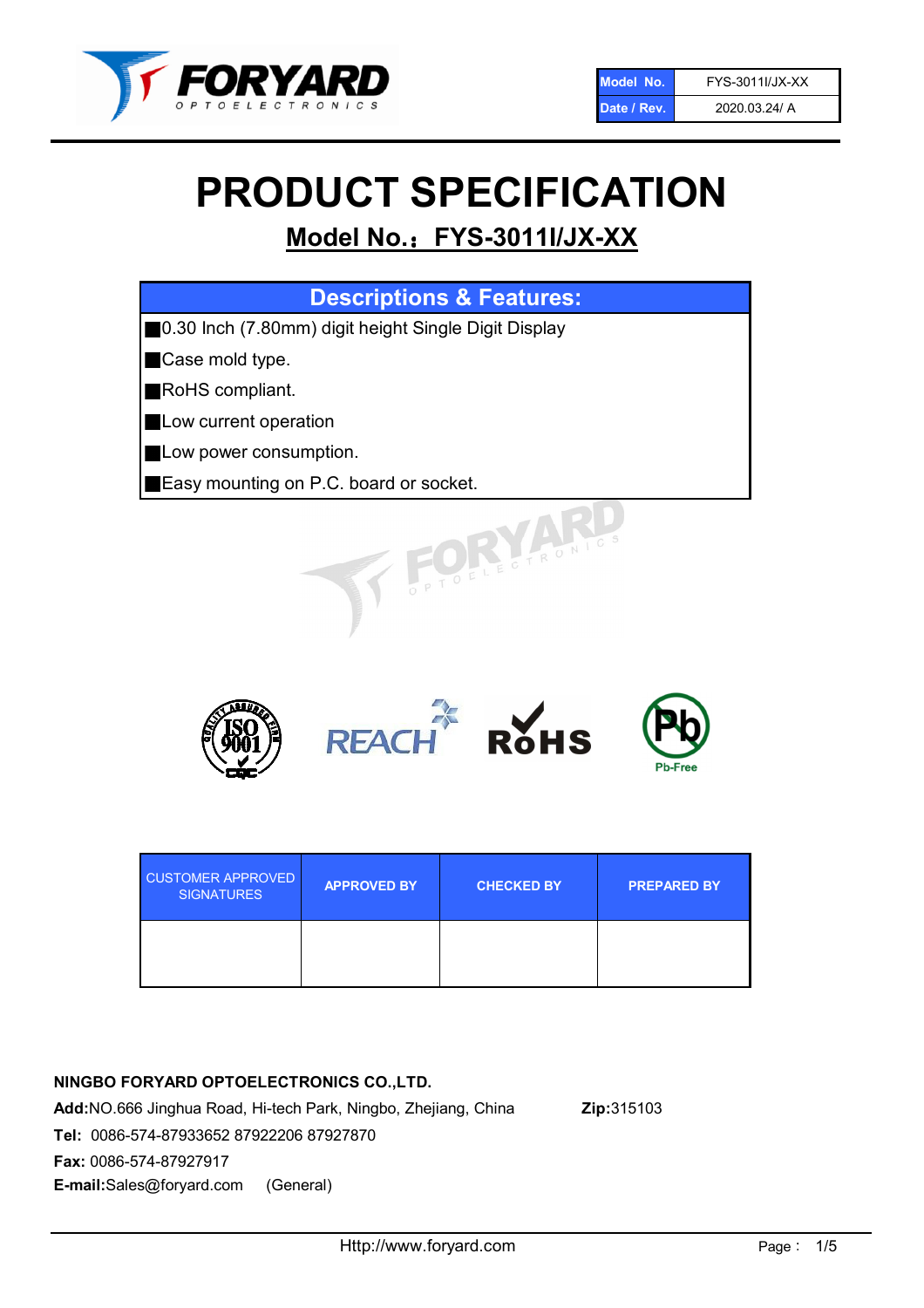

| Model No.   | <b>FYS-3011I/JX-XX</b> |
|-------------|------------------------|
| Date / Rev. | 2020.03.24/ A          |

# ■ -XX: REF Surface / Epoxy color

| Color<br><b>Number</b>     |                 |                           |             |                |
|----------------------------|-----------------|---------------------------|-------------|----------------|
| REF Surface Color  ○ White |                 | ○ Black  ○ Gray           | $\circ$ Red | IO Green       |
| Epoxy Color                | l ⊜ Water Clear | $\circ$ White $\circ$ Red | I⊖ Green    | $\circ$ Yellow |

### ■ Mechanical Dimensions



Notes:

- 1. All pins are Φ0.45[.019]mm
- 2. Dimension in millimeter [inch], tolerance is ±0.25 [.010] and angle is ±1° unless otherwise noted.
- 3. Bending≤Length\*1%.
- 4.The specifications,characteristics and technical data described in the datasheet are subject to change without prior notice.
- 5.The drawing is different from the actual one, please refer to the sample.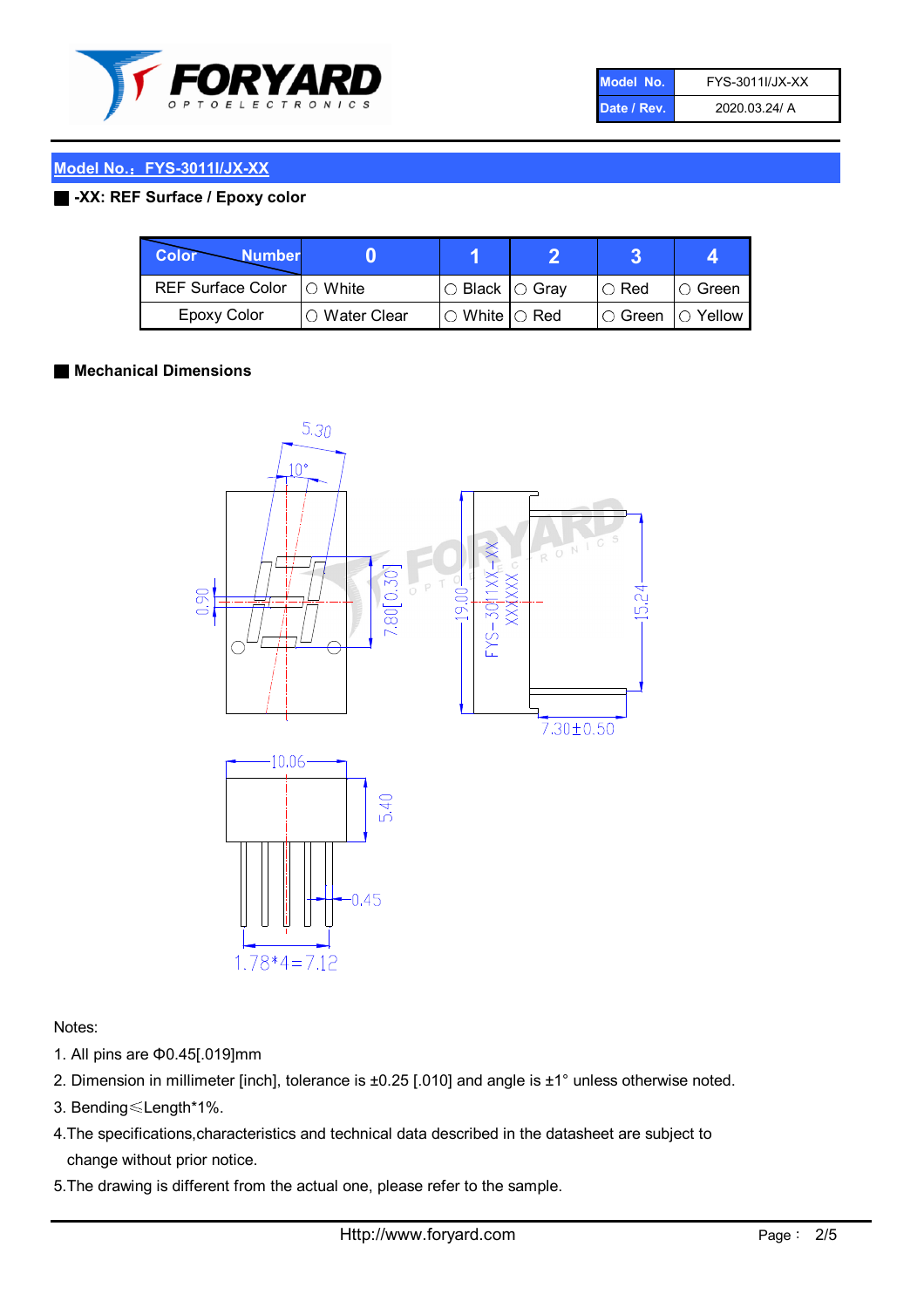

| Model No.   | FYS-3011I/JX-XX |
|-------------|-----------------|
| Date / Rev. | 2020.03.24/ A   |

# ■ All Light On Segments Feature & Pin Position



Common Cathode

Common Anode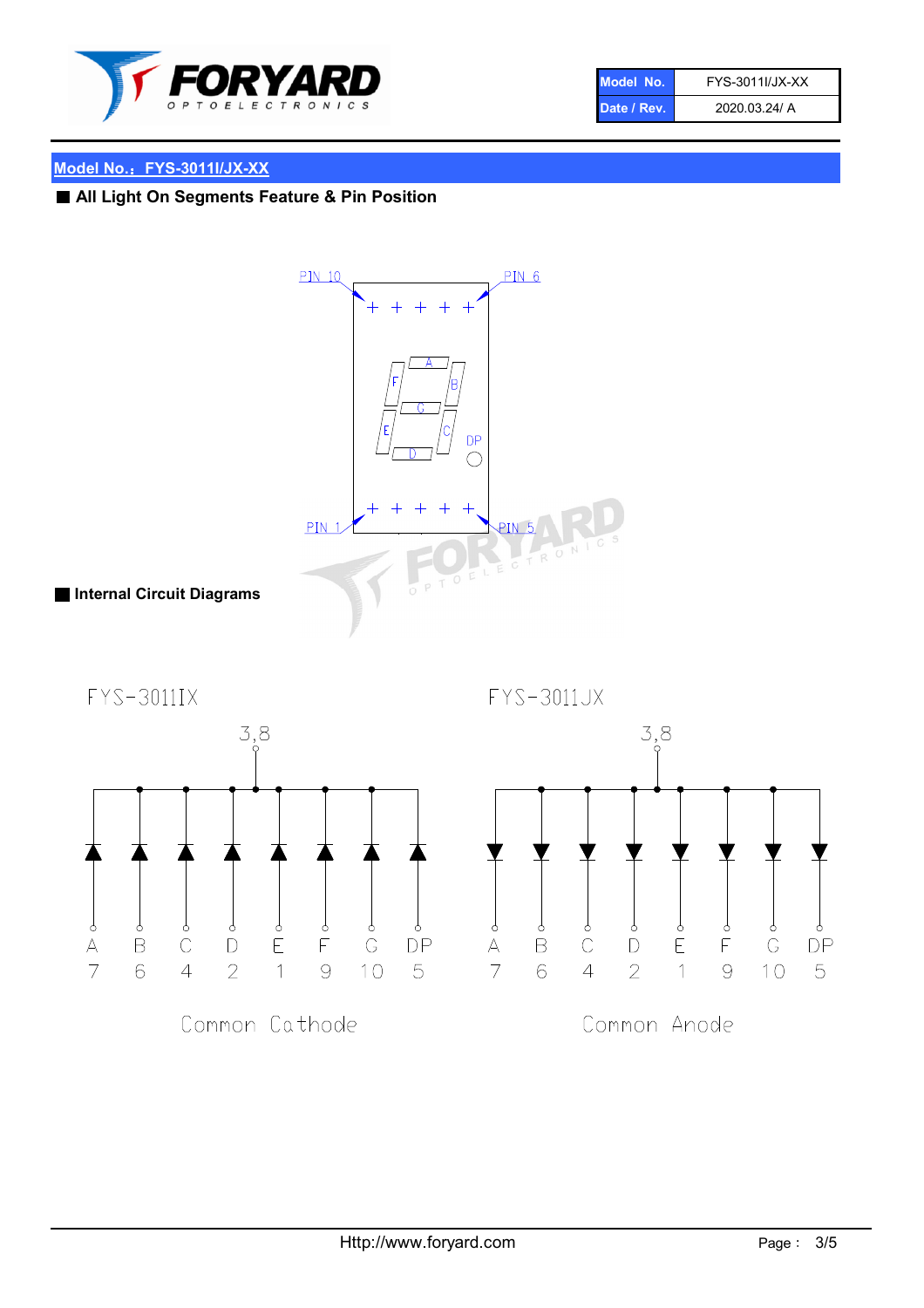

| Model No.   | <b>FYS-3011I/JX-XX</b> |
|-------------|------------------------|
| Date / Rev. | 2020.03.24/ A          |

#### Absolute maximum ratings

| סטוענט וווסגוווועווו וסנווועס |               |                       |              |            | $(1a - 20c)$ |
|-------------------------------|---------------|-----------------------|--------------|------------|--------------|
| <b>Parameter</b>              | <b>Symbol</b> | <b>Test Condition</b> | <b>Value</b> |            | <b>Unit</b>  |
|                               |               |                       | <b>Min</b>   | <b>Max</b> |              |
| Reverse Voltage               | VR.           | $IR = 30$             | 5            |            |              |
| <b>Forward Current</b>        | IF            |                       |              | 30         | mA           |
| <b>Power Dissipation</b>      | Pd            |                       |              | 100        | mW           |
| <b>Pulse Current</b>          | Ipeak         | Duty=0.1mS,1KHz       |              | 150        | mA           |
| <b>Operating Temperature</b>  | Topr          |                       | $-40$        | $+85$      | $^{\circ}$ C |
| Storage Temperature           | Tstr          |                       | -40          | $+85$      | °C           |

#### ■ Electrical-Optical Characteristics

#### ● Color Code & Chip Characteristics:(Test Condition:IF=10mA)

Typ Max S | Hi $\textsf{Red}$  | AlGaInP | 660nm LE 20nm | 2.00 | 2.50 D | Super Red | AIGaAs/DH | 650nm | 20nm | 2.00 | 2.50 E | Orange | GaAsP | 625nm | 35nm | 2.00 | 2.50 A | Amber | GaAsP | 610nm | 35nm | 2.00 | 2.50 Y | Yellow | GaAsP | 590nm | 35nm | 2.00 | 2.50 G Yellow Green AIGaInP | 570nm | 10nm | 2.00 | 2.50 3.00 3.80 3.00 3.80 W | White | InGaN/GaN | X=0.29,Y=0.30 |CCT:9500K| 3.00 | 3.80 UHR Ultra Hi Red  $\vert$  AIGaInP  $\vert$  640nm  $\vert$  20nm  $\vert$  2.00  $\vert$  2.50 UR | Ultra Red | AlGaInP | 635nm | 20nm | 2.00 | 2.50 UE Ultra Orange | AIGaInP | 625nm | 20nm | 2.00 | 2.50 UA Ultra Amber | AIGaInP | 610nm | 20nm | 2.00 | 2.50  $UV$  Ultra Yellow  $\vert$  AlGaInP  $\vert$  590nm  $\vert$  20nm  $\vert$  2.00  $\vert$  2.50  $\text{UG}$  Ultra Yellow Green | AIGaInP | 570nm | 30nm | 2.00 | 2.50 PG Pure Green | InGaN | 520nm | 36nm | 3.00 | 3.80 30nm 3.00 3.80 30nm 3.00 3.80 10~20 Standard brightness Forward Voltage(VF) Unit:V 15~30 10~20 625nm GaAsP 590nm **Emitting Color Dice Material** 10~21 610nm 10~20 Luminous **Intensity** (Iv) Unit:mcd AlGainP 660nm GaAsP GaAsP AlGaAs/DH **Spectral** Line halfwidth (∆λ1/2) Peak Wave Length $(\lambda_{\rm P})$ UB 460nm 635nm AlGaInP AlGaInP AlGaInP InGaN/GaN AlGaInP | 570nm | 10nm | 2.00 | 2.50 | 10~20 30~105 30~135 460nm 520nm Ultra brightness **AlGaInP** AlGaInP 60nm AlGaInP 640nm Segment-to-Segment Luminous Intensity ratio(Iv-M) 1.5:1 610nm 9~20(mw) 350~450 470nm 120~180 120~180 Ultra Blue InGaN/GaN 9~20(mw) 20~50 570nm | 30nm | 2.00 | 2.50 | 20~60 470nm 590nm InGaN/GaN B Blue I InGaN 40~85 60~120~180 40~70

#### Note:

1.Luminous Intensity is based on the Foryard standards.

2.Pay attention about static for InGaN

(Ta=25℃)

(Ta=25℃)